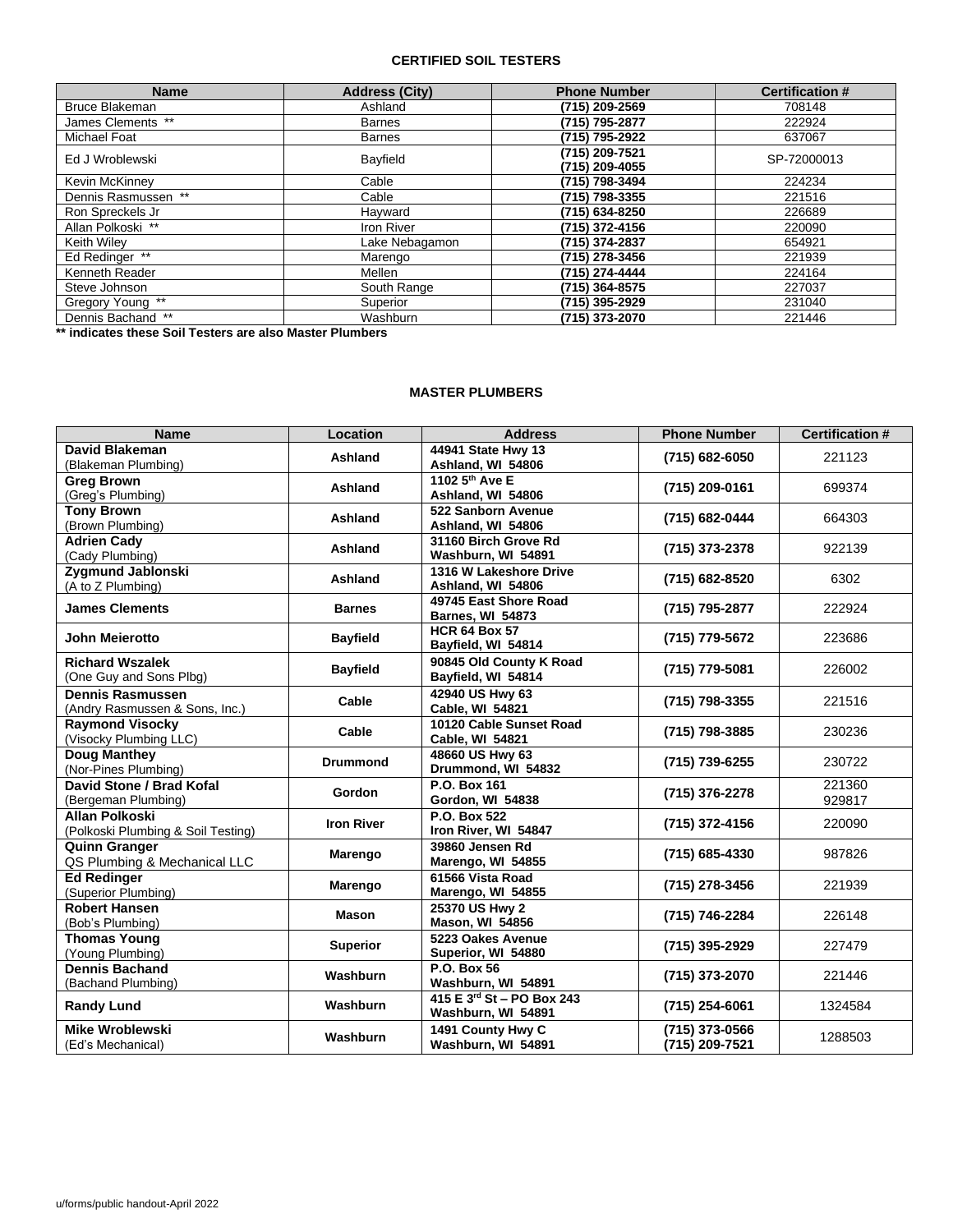# **WELL DRILLERS**

| <b>Name</b>                         | Location          | <b>Address</b>         | <b>Phone Number</b> | <b>Certification #</b> |
|-------------------------------------|-------------------|------------------------|---------------------|------------------------|
| <b>Paul Anderson</b>                | Ashland           | 60995 Wiberg Road      | (715) 278-3313      | 4681                   |
| (Anderson Well Drilling)            |                   | Ashland, WI 54806-4100 |                     |                        |
| <b>Melin Well Drilling</b>          | Ashland           | P.O. Box 672           | (715) 682-6431      | 111                    |
| (Robert Melin)                      |                   | Ashland, WI 54847      |                     |                        |
| <b>Gary Lind</b>                    |                   | 3509 Pellman Loop      |                     |                        |
| (Gary Lind Well Drilling)           | <b>Iron River</b> | <b>Maple, WI 54854</b> | (715) 363-2679      | 0093                   |
| <b>Thomas Butterfield</b>           |                   | 14346W State Road 77   | (715) 634-8176      |                        |
| (Thomas Butterfield Drilling, Inc.) | Hayward           | Hayward, WI 54843      | (800) 355-9355      | 0555                   |
| <b>Keith Lind</b>                   |                   | 10945 East US Hwy 2    |                     | 4684                   |
| (Keith Lind Well Drilling, Inc.)    | <b>Maple</b>      | <b>Maple, WI 54854</b> | (715) 363-2502      |                        |

# **SEPTIC TANK SALE MANUFACTURERS**

| <b>Name</b>                      | <b>Location</b>    | <b>Address</b>         | <b>Phone Number</b> | <b>Certification #</b> |
|----------------------------------|--------------------|------------------------|---------------------|------------------------|
| Andry Rasmussen & Sons, Inc.     | Cable              | 42940 US Hwy 63        | (715) 798-3355      | N/A                    |
|                                  |                    | <b>Cable, WI 54821</b> |                     |                        |
| <b>Patrick Stojevich</b>         | Wrenshall          | 1900 County Road 1     | (218) 384-3066      | N/A                    |
| (Del Zotto Products, Inc.)       |                    | Wrenshall, MN 55797    |                     |                        |
| <b>Andy Winkler</b>              | <b>Maiden Rock</b> | <b>W3716 US Hwy 10</b> |                     | N/A                    |
| (Wieser Concrete Products, Inc.) |                    | Maiden Rock, WI 54750  | (800) 325-8456      |                        |

# **SURVEYORS**

| <b>Name</b>                                          | Location             | <b>Address</b>          | <b>Phone Number</b> | <b>Certification #</b> |
|------------------------------------------------------|----------------------|-------------------------|---------------------|------------------------|
| <b>Patrick McKuen</b>                                | Ashland              | 29390 Woodland Rd       | (715) 682-2969      | S-2992                 |
| (Pine Ridge Land Surveying, LLC)                     |                      | Ashland, WI 54806       | (715) 292-5601      |                        |
| Pete Nelson                                          | Ashland              | 101 West Main Street    | (715) 682-2692      | S-1550                 |
| (Nelson Surveying, Inc.)                             |                      | Ashland, WI 54806       | (800) 682-9780      |                        |
| David Carlson                                        | Cable                | 13140 Cable Sunset Road | (715) 798-3492      | <b>RLS-2459</b>        |
| (Carlson Land Surveying)                             |                      | <b>Cable, WI 54821</b>  |                     |                        |
| Jason Nelson                                         |                      | 10339 N. Duffy Road     | (715) 634-2442      | S-1276                 |
| (Heart of the North Surveying)                       | Hayward              | Hayward, WI 54843       | (800) 934-8442      |                        |
| <b>Fred Zietlow</b>                                  | Hayward              | 13350 Town Hall Rd      | (715) 634-3435      | S-922                  |
| (Apex Surveying)                                     |                      | Hayward, WI 54843       | (800) 599-9781      |                        |
| <b>Ronald Jacobson</b>                               | <b>Ironwood</b>      | 635 Circle Dr           | (906) 774-3440      | RLS-2059-8             |
| (Coleman Engineering Company)                        | <b>Iron Mountain</b> | Iron Mountain, MI 49801 | (906) 932-5048      |                        |
| Vacationland Surveyors, Inc.<br><b>Solon Springs</b> |                      | 50150 Martin Road       | (715) 795-2371      | S-1029                 |
|                                                      |                      | Solon Springs, WI 54873 |                     |                        |
| <b>Hugh McDonald</b>                                 | <b>Superior</b>      | P.O. Box 231            | (715) 399-8244      | S-1348                 |
| (Hugh McDonald Surveying)                            |                      | Superior, WI 54880      |                     |                        |
| Ted Sommer                                           | Tomahawk             | 856 North 4th Street    | (715) 453-3274      | S-2964                 |
| (Steigerwaldt Land Surveying)                        |                      | Tomahawk, WI 54487      | (715) 892-0934      |                        |